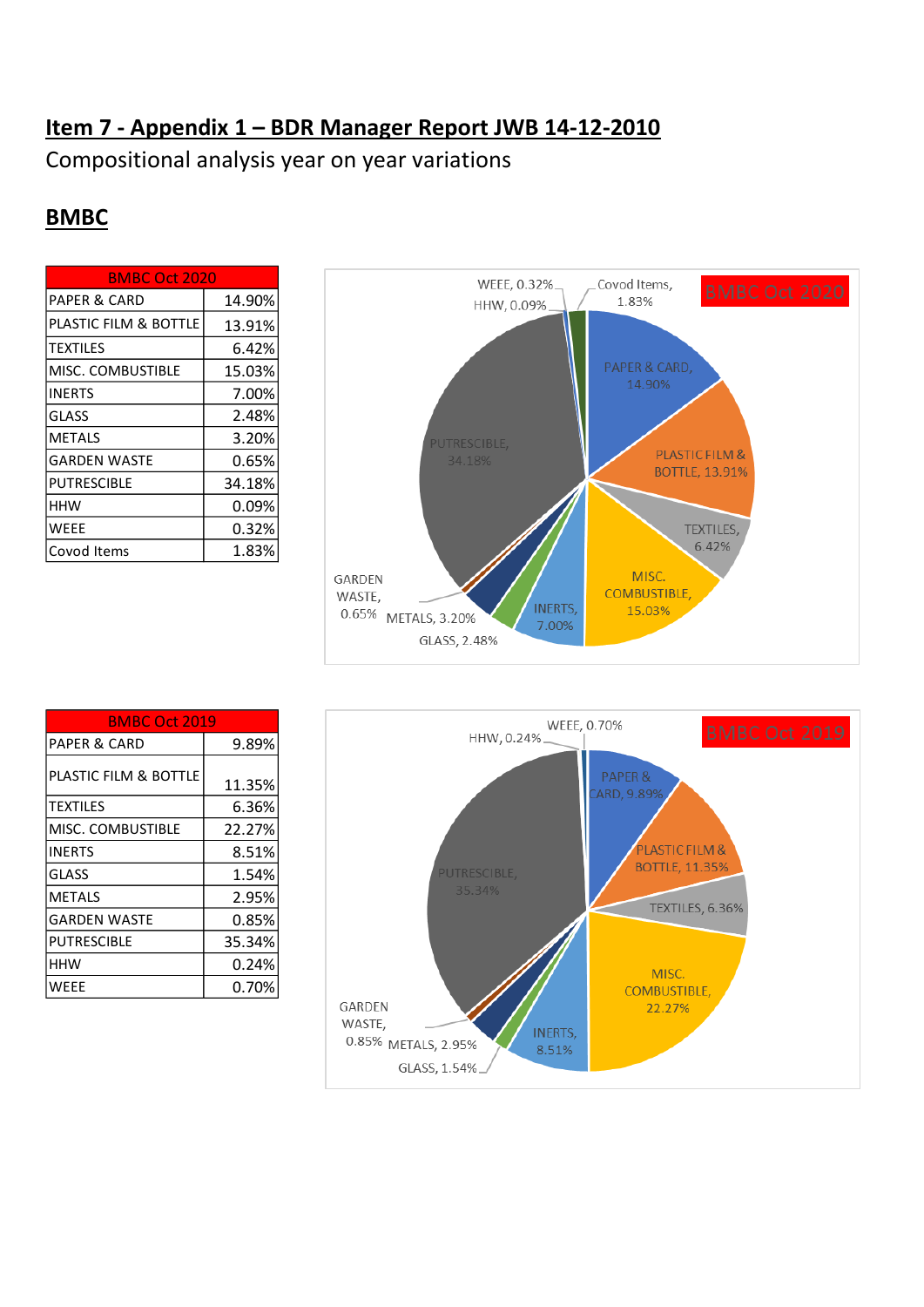## **DMBC**

| DMBC Oct 2020         |        |
|-----------------------|--------|
| PAPER & CARD          | 10.65% |
| PLASTIC FILM & BOTTLE | 13.39% |
| <b>TEXTILES</b>       | 4.63%  |
| MISC. COMBUSTIBLE     | 11.48% |
| <b>INERTS</b>         | 10.00% |
| <b>GLASS</b>          | 2.36%  |
| <b>METALS</b>         | 2.53%  |
| <b>GARDEN WASTE</b>   | 0.52%  |
| PUTRESCIBLE           | 42.93% |
| HHW                   | 0.13%  |
| WEEE                  | 1.24%  |
| Covod Items           | 0.14%  |



| DMBC Oct 2019           |          |  |
|-------------------------|----------|--|
| <b>PAPER &amp; CARD</b> | 12.51%   |  |
| PLASTIC FILM & BOTTLE   | 14.69%   |  |
| <b>TEXTILES</b>         | 5.31%    |  |
| MISC. COMBUSTIBLE       | 12.38%   |  |
| <b>INERTS</b>           | 2.35%    |  |
| <b>GLASS</b>            | 3.03%    |  |
| <b>METALS</b>           | 4.63%    |  |
| <b>GARDEN WASTE</b>     | $0.01\%$ |  |
| <b>PUTRESCIBLE</b>      | 42.39%   |  |
| HHW                     | 0.47%    |  |
| WFFF                    | 2.23%    |  |